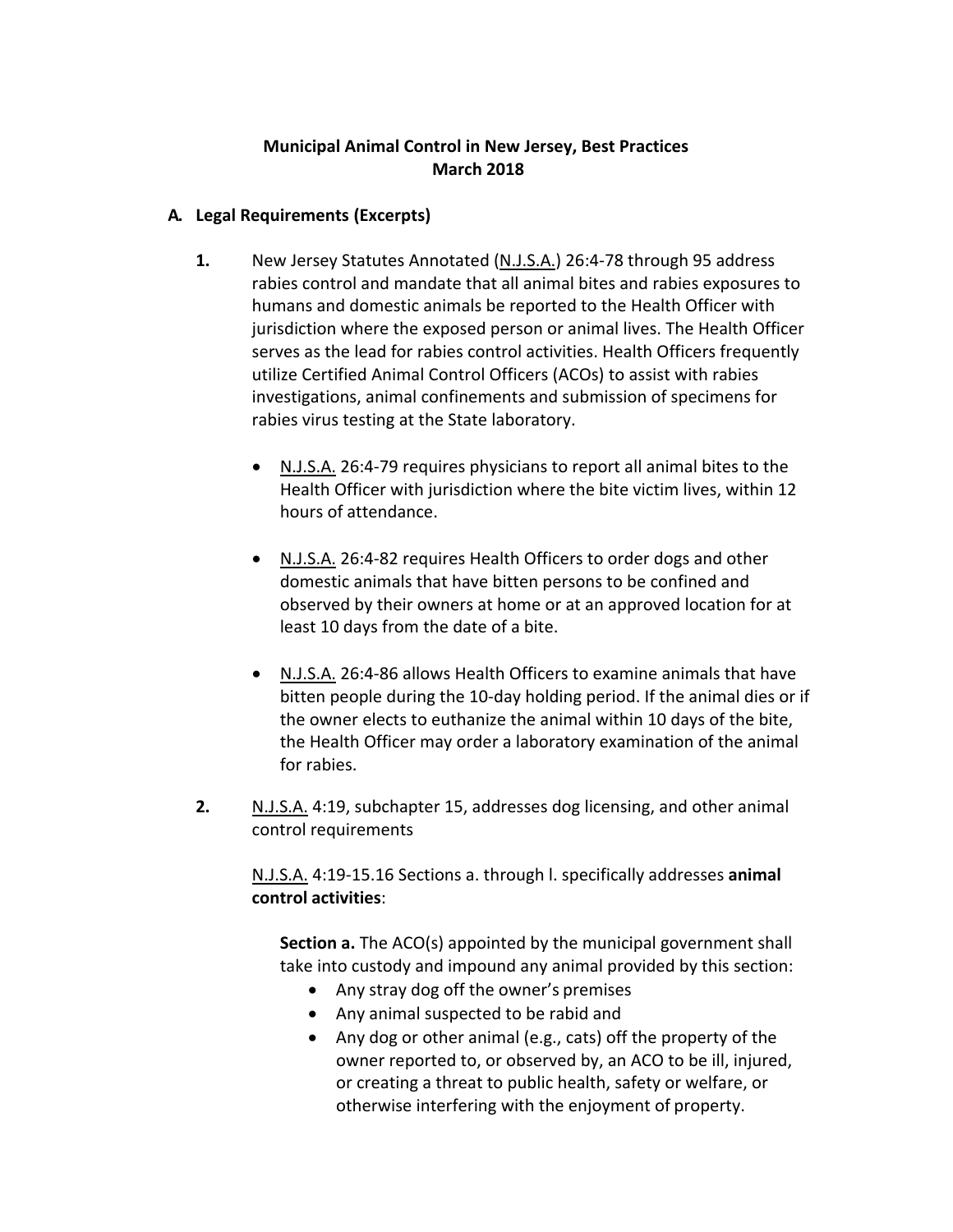- **Section b.** If an animal taken into custody and impounded pursuant to subsection a. has a collar or harness with identification of the name and address of any person, or has a registration tag, or has a microchip with an identification number that can be traced to the owner or person charged with the care of the animal, or the owner or the person charged with the care of the animal is otherwise known, the certified animal control officer shall ascertain the name and address of the owner or the person charged with the care of the animal, and serve to the identified person as soon as practicable, a notice in writing that the animal has been seized and will be liable to be offered for adoption or euthanized if not claimed within seven days afterthe service of the notice.
- **Section c.** A notice required pursuant to this subsection may be served:

(1) by delivering it to the person on whom it is to be served, or by leaving it at the person's usual or last known place of residenceor the address given on the collar, harness, or microchip identification; or

(2) by mailing the notice to that person at the person's usual or last known place of residence, or to the address given on the collar, harness or microchip identification.

• **Section d.** An impoundment facility (pound) receiving an animal from a certified animal control officer pursuant to subsection a. of this section, or from any other individual, group, or organization, shall hold the animal for at least seven days before offering it for adoption, or euthanizing, relocating, or sterilizing the animal, except if:

(1) the animal is surrendered voluntarily by its owner to the shelter or pound, in which case the provisions of subsection e.of this section shall apply; or

(2) the animal is suspected of being rabid, in which case the provisions of subsection j. of this section shall apply.

• **Section e.** If a pound or shelter is not required to hold an animal for at least seven days pursuant to paragraph (1) of subsectiond. of this section, the pound or shelter:

(1) shall offer the animal for adoption for at least seven days (168 hours) before euthanizing it; or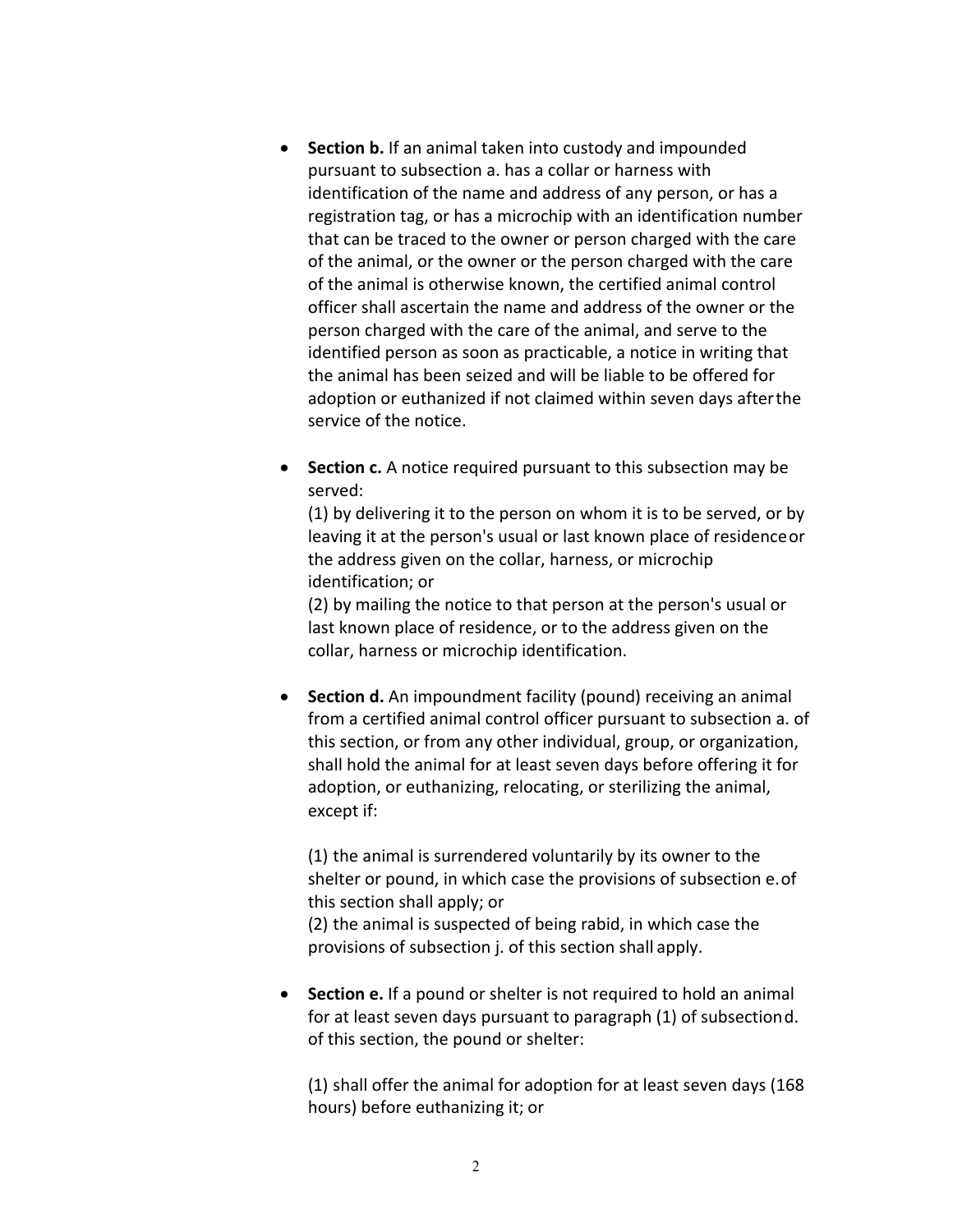(2) may transfer the animal to an animal rescue organization facility or a foster home prior to offering it for adoption if such a transfer is determined to be in the best interest of the animalby the shelter, pound, or kennel operating as a shelter orpound.

- **Section f.** Except as otherwise provided for under subsection e. of this section, no pound receiving an animal from a certified animal control officer may transfer the animal to an animal rescue organization facility or a foster home until the pound or shelter has held the animal for at least seven days.
- **Section g.** If the owner or the person charged with the care of the animal seeks to claim it within seven days, or after the seven days have elapsed but before the animal has been adopted or euthanized, the shelter or pound:

(1) shall, in the case of a cat or dog, release it to the owner or person charged with its care, provided the owner or person charged with the care of the animal provides proof ofownership, which may include a valid cat or dog license, registration, rabies inoculation certificate, or documentation from the owner's veterinarian that the cat or dog has received regular care from that veterinarian;

(2) may, in the case of a cat or dog, charge the cost of sterilizing the cat or dog, if the owner requests such sterilizing when claiming it; and

(3) may require the owner or person charged with the care of the animal to pay all the animal's expenses while in the care of the shelter, pound, or kennel operating as a shelter or pound, not to exceed \$4 per day.

- **Section h.** If the animal remains unclaimed, is not claimed due to the failure of the owner or other person to comply with the requirements of this section, or is not adopted after seven days after the date on which notice is served pursuant to subsection c. of this section or, if no notice can be served, not less than seven days after the date on which the animal was impounded, the impounded animal may be placed in a foster home, transferredto another shelter, pound, or animal rescue organization facility, or euthanized in a manner causing as little pain as possible and consistent with the provisions of R.S.4:22-19.
- **Section i.** At the time of adoption, the right of ownership in the animal shall transfer to the new owner. No dog or other animal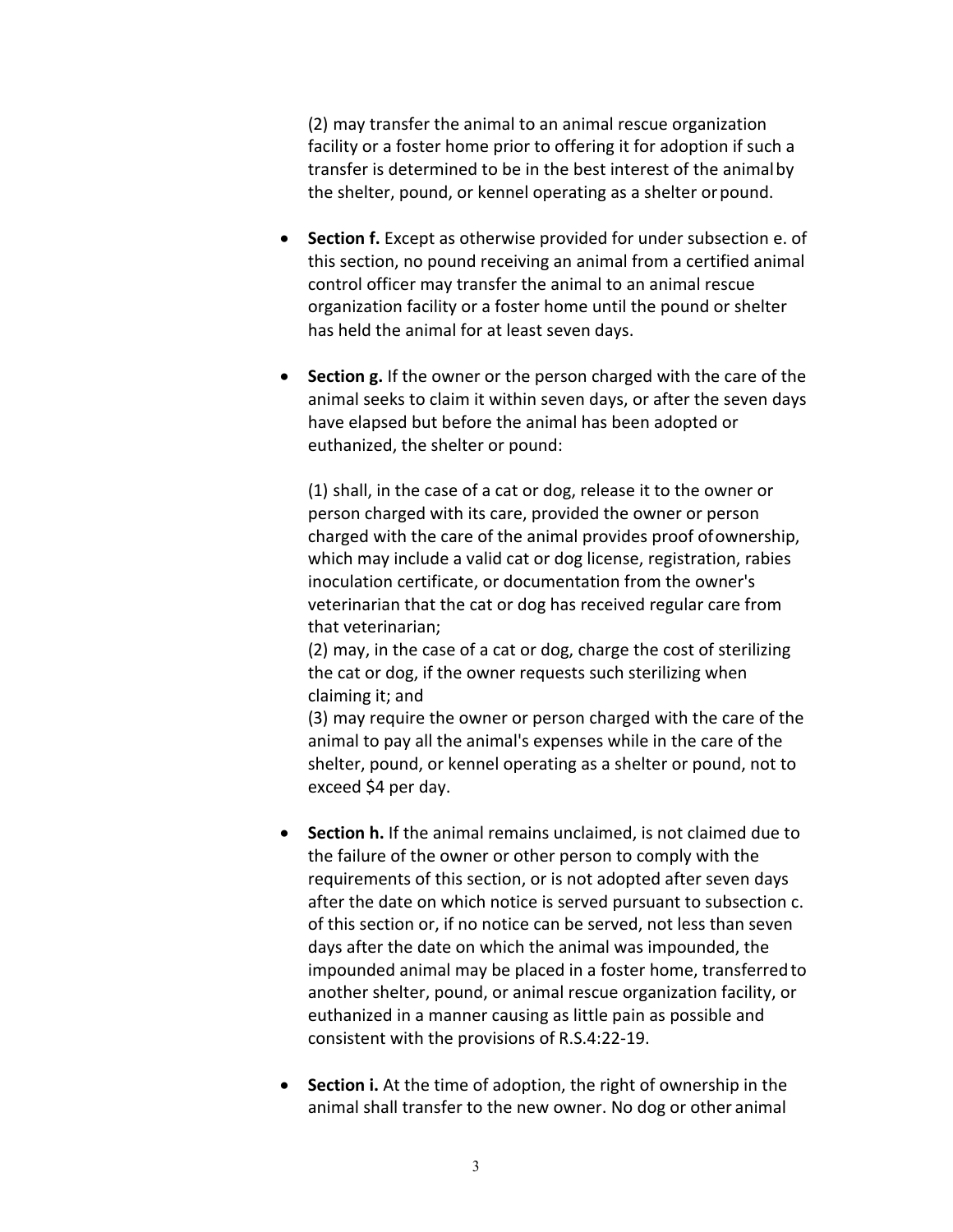taken into custody, impounded, or otherwise brought to a shelter or pound shall be sold or made available for experimentation. Any person who sells or otherwise makes available any such dog or other animal for experimentation shall be guilty of a crime of the fourth degree.

- **Section j.** Any animal seized under this section suspected of being rabid shall be immediately reported to the Health Officer of the local board of health and to the Department of Health, and shall be quarantined, observed, and otherwise handled and dealt with as appropriate for an animal suspected of being rabid or as required by the Department of Health.
- **Section k.** When an ACO takes into custody and impounds, or causes to be taken into custody and impounded, an animal, the certified animal control officer may place the animal in the custody of or cause the animal to be placed in the custody of, only a licensed shelter or pound. The ACO may not place the animal in the custody of or cause the animal to be placed in the custody of, any animal rescue organization facility, foster home, or other unlicensed facility. However, the licensed shelter, pound, or kennel operating as a shelter or pound may place the animal in an animal rescue organization facility, foster home, or other unlicensed facility if necessary pursuant to subsection e. or h. of this section.
- **Section l.** Notwithstanding the provisions of this section and sections 3 and 4 of P.L.2011, c.142 (C.4:19-15.30 and C.4:19- 15.31) to the contrary, no cat or dog being transferred between shelters, pounds, or kennels operating as shelters or pounds, or being transferred to an animal rescue organization facility or placed in a foster home, shall be required to be sterilized priorto that transfer.

**Note:** If animal control and impoundment services are not directly under the purview of the Health Officer, it is essential that an oversight relationship between the ACO and both the Health Officer and the manager of the impoundment facility be developed to ensure an adequate response to rabies, stray animal and vicious dog situations. In municipalities where animal control services are provided by a private agency, the Health Officer should be directly involved in contract development and review the contract to ensure full compliance with all appropriate statutes and regulations. This process should include an